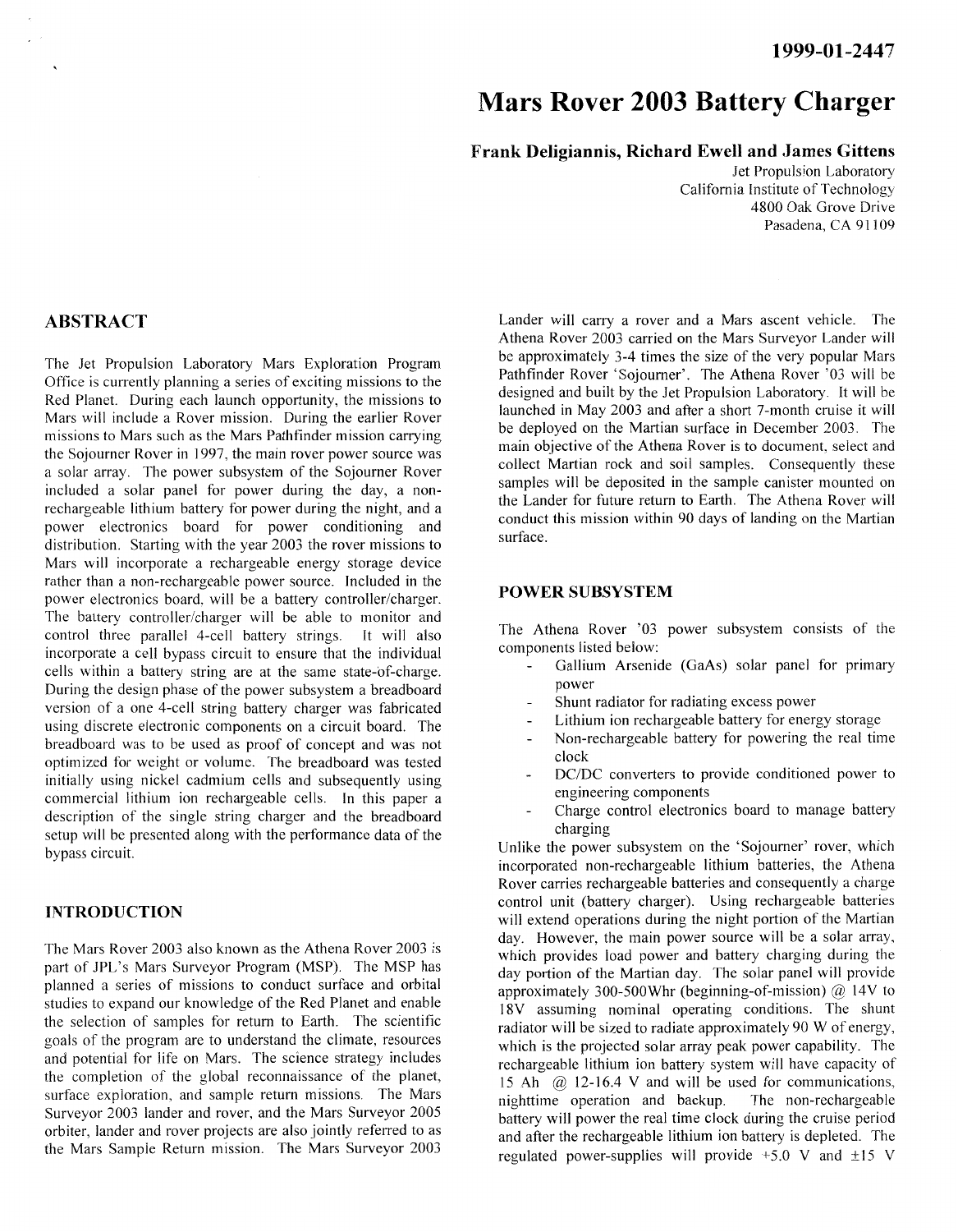output voltage. The output voltage regulation will be maintained over an input voltage range of 11- 18 V. The battery charger portion of the power subsystem will manage the charging and discharging of the battery system while also providing individual cell monitoring & protection.

# **LITHIUM ION BATTERIES**

Lithium ion chemistry has been utilized in the commercial consumer electronic industry for several years now. The commercial consumer electronic industry has been providing consumers with lithium ion battery packs for laptop computers, camcorders and cellular phones. The electronic industry quickly recognized the need to closely monitor and control individual ithium ion cells in batteries. Intel Corp. and Duracell Inc. proposed the System Management Bus (SMBus) and the Smart Battery System (SBS) Specification utilizing the  $I^2C$  bus for an interface. According to the SBS Specification the definition of a Smart Battery is: "A battery equipped with specialized hardware that provides present state, calculated and predicted information to its SMBus Host under software control" **(Ref. 1).** In addition to safety, the primary motive behind the SBS Spec effort was to notify laptop computer (or other electronic device) users of the true remaining run time. As 'smart' batteries become more popular in the commercial world, the lithium ion chemistry is also making its way into the aerospace industry. As the aerospace users are making the transition from the nickel based battery chemistries to lithium ion, they are now beginning to adapt and make the appropriate changes in the electronics to accommodate the specifics of the lithium ion chemistry.

The Athena Rover battery system consists of 3 batteries in parallel providing approximately 15 Ah of energy storage capability. Each battery has 4 cells in series thus providing a voltage range of 12 to 16.4 V. The battery system is designed in such a way as to be able to provide ample energy during the nighttime operations and during excess load drains during the day with only two batteries, thus the third battery serves as a redundant unit. Lithium ion batteries were chosen for their higher specific energy, which is approximately 100 Wh/Kg as opposed to the nickel chemistries, which have specific energies ranging between 25 and 70 Wh/Kg. Lithium ion batteries were also attractive because of the wider operating temperature range over the nickel-based batteries. However, the lithium ion chemistry has no overcharge protection, thus individual cells within a battery are required to be monitored and controlled. The lithium ion cell voltage is not allowed to exceed a set voltage in order to avoid premature cell degradation. Nickel-based space batteries and charge control units have been utilized in space applications for several decades now. The NASA standard battery system used in the Modular Power System was three S0Ah 22-cell NiCd batteries in parallel. No cell voltage monitoring was required. The charging unit monitored only the battery voltages and halfbattery voltages. The battery charge was controlled by battery voltage limits, which were temperature compensated. This simpler type charge control unit could not be used with lithium ion batteries. A redesign of the traditional aerospace charge control unit was necessary. To date several lithium ion battery management techniques exist in the industry, most of which are tailored for commercial applications and maximizing run time during one cycle. The Athena Rover 2003 charge control electronics board performs battery management for an aerospace power system with lithium ion batteries.

# **CHARGE CONTROL ELECTRONICS**

The Athena Rover charge control unit combines the functions of a traditional battery charge control unit and the functions of a lithium ion cell bypass unit. The charge control electronics board includes:

- a shunt limiter
- a mission clock
- heater control
- a microcontroller based on an 8051-processor
- two power converters
- a serial RS-422 data interface.

The charge controller can be powered by the solar array, lander power, ground support equipment power or lithium ion battery power. It has the capability to monitor twelve cell voltages, 3 battery currents, a source current, bus current, bus voltage and battery temperatures. The microcontroller is a high density interconnect multi-chip module containing an 8051 central processing unit. This advanced low power, small volume microcontroller was part of a development effort of another JPL project - the New Millenium Deep Space 2 Microprobe project **(Ref. 2).** The microcontroller monitors all critical battery parameters and acts as the backup to the hardware control. The charger hardware has the capability of controlling the charge of three batteries in parallel, with each battery containing four cells in series. An initial breadboard charger was designed and fabricated having the capability of controlling a single string battery with four cells in series. The breadboard battery charger was tested for functionality prior to the design and fabrication of the brassboard version, which will have the capability to control 3 batteries in parallel. Results from the breadboard version are discussed in the next section. The charger monitors individual cell voltages. however, can only control the charging mode at the battery level. The charger also incorporates a cell bypass circuit within a battery string. The charging technique implemented is a pseudo-constant current charge to a selectable bus voltage and continuation with constant voltage charge. The constant voltage level is controlled by the shunt limiter settings at the power bus level. The shunt limiter has five selectable bus voltage levels ranging from 17.2 to 16.4 V.

The cell bypass logic is based on monitoring the individual cell voltages. The charger unit has a series of set and selectable voltages, which are described below:

- **The maximum charge voltage (Vch).** This voltage is the upper limit/not to exceed voltage. The maximum charge voltage has  $3$  selectable levels  $(4.1, 4.0, \text{and } 3.9)$ Vicell).
- **The end-of-bypass voltage (Vebp).** This voltage is used to determine whether a cell is removed from the bypass mode. There are 3 selectable end-of-bypass voltage levels, which are a function of the maximum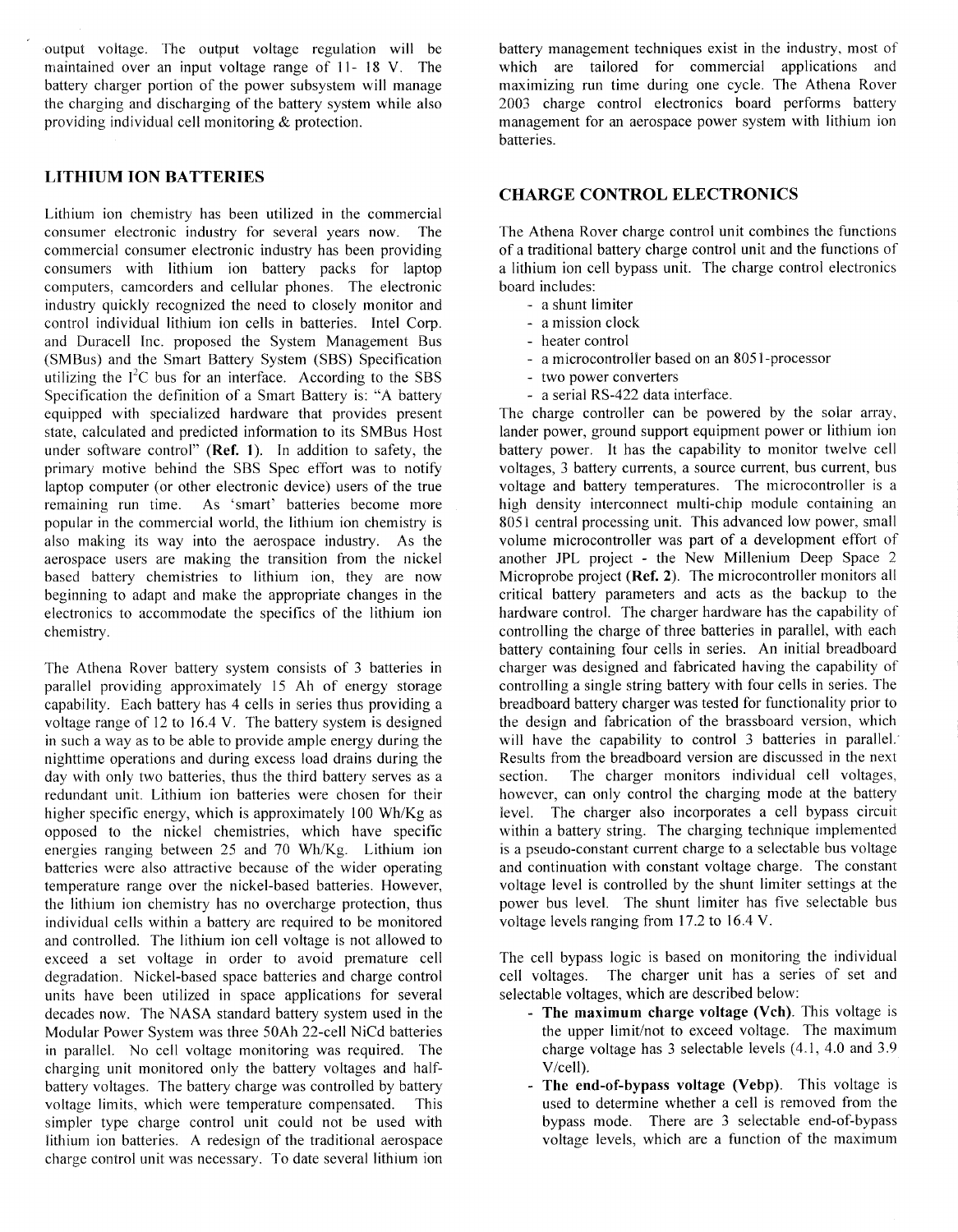charge voltage levels. Each of the three Vebp settings is 150mV below each respective Vch setting.

- The bypass voltage (Vbp). This is used to determine whether a cell is placed in the bypass mode. There are *3* selectable bypass voltage levels, which are a function of the maximum charge voltage levels. Each of the three Vbp settings is 50mV below each respective Vch setting.
- The end-of-discharge voltage (Vd). This is the voltage when reached the discharge is terminated and the battery string is removed from discharge. This voltage has only one setting  $(3.0 \text{ V/cell}).$

When the charger is in the nominal charging mode and a cell within the battery pack reaches the maximum charge voltage and at least one other cell is below the bypass voltage the cell which reached the maximum charge voltage is bypassed. When a cell is bypassed, a resistor is connected in series and the cell begins to discharge slightly. When a bypassed cell reaches the end-of-bypass voltage limit, it is then placed back into the main battery string and allowed to charge again. Charging is terminated when a cell has reached the maximum charge voltage and the remaining cells are above the bypass voltage. Charging continues as long as one cell remains below the bypass voltage. During discharge the cell voltages are

#### **TEST RESULTS**

Figure **1** exhibits the charge/discharge voltage and current profiles of four 'D' size prototype aerospace lithium ion cells connected in series. The four cells were purposely discharged to various state-of charge levels prior to battery assembly. An unbalanced battery was desired for the sole purpose of testing the functionality of the cell bypass portion of the charger. The four cells were discharged at 1.0 A and charged at 500 ma. The 4-cell battery was charged with a constant current of 500 mA up to a bus voltage of 16.8 V, subsequently the charging continued at a constant voltage rate. After 320 minutes of charging cell #1 reached the maximum charge limit of 4.1 V and was bypassed. Subsequently, cell #4 reached the maximum charge voltage and it was bypassed. The remaining two cells continued to charge and as the next cell reached 4.1 V and the other three cells were above the bypass voltage, the charger went into the discharge mode. During the discharge as soon as the first cell reached the end-of-discharge voltage the charger went into the charging mode.

[Figure 2](#page-3-0) exhibits the charge/discharge voltage and current profiles of a string of 4 commercial lithium ion cells cycled under nominal conditions. The 4 cells used in the battery pack were previously cycled under various conditions. The





the variation in solar array voltage will control the charge and functionality of the battery charger breadboard. The discharge modes. Under nominal mission conditions the exhibits three consecutive charge/discharge cycles discharge modes. Under nominal mission conditions the

monitored and discharge is terminated when a cell reaches the previous history of cycle life and cycling conditions was not end-of-discharge voltage. During implementation of the recorded or logged. The cells were randomly selected and mission, under nominal conditions the day-night cycles and assembled into a battery pack with the objective of mission, under nominal conditions the day-night cycles and assembled into a battery pack with the objective of testing the the variation in solar array voltage will control the charge and functionality of the battery charg **The** battery will be used to a 50% Depth-of-Discharge (DOD) and charging was at a constant current 500 mA rate until the bus for approximately 180 cycles. voltage of 16.8 V, subsequently the charging continued at a constant voltage mode. The discharge rate was 500 mA constant current. During the cycling operations, implementing the conditions described above, the battery charger bypass circuit was not activated. This type of operation is expected